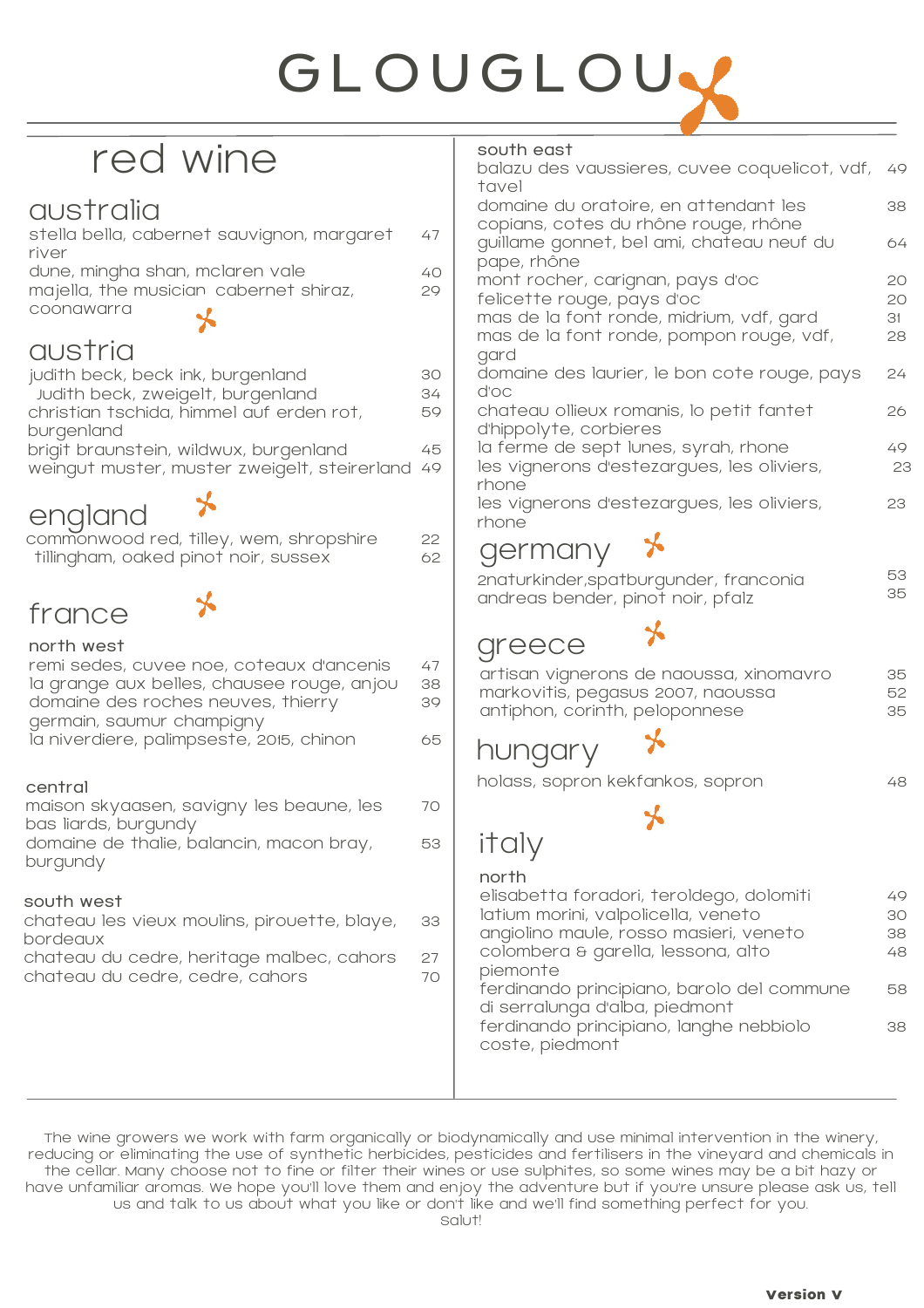# GLOUGLOUY

# red wine

| central<br>ciu ciu, bacchus rosso piceno, marche<br>vigneti tardis, martedì, paestum rosso,<br>campania                                                  | 23<br>38             | chile<br>vinedos de alcohuaz, grus, elqui valley<br>vinedos de alcohuaz, tococo, elqui valle<br>odfjell, armador cabernet sauvignon, vale<br>central | 49<br>59<br>26 |
|----------------------------------------------------------------------------------------------------------------------------------------------------------|----------------------|------------------------------------------------------------------------------------------------------------------------------------------------------|----------------|
| south<br>az ag pasquale petreva, fatalone, gioia del<br>colle, puglia                                                                                    | 35                   | odfjell, armador carmenere, valle central<br>gonzales bastias, matorral, maule valley                                                                | 26<br>40       |
| antica enotria, rosso, puglia<br>produttori di manduria, electric bee, puglia                                                                            | 24<br>24             | patagonia<br>manos negras, pinot noir, rio negra                                                                                                     | 26             |
| sicily<br>arianna occhipinti, sp68 rosso, terre<br>siciliane<br>cantine rallo, il manto, terre siciliane<br>valdibella, agape, nerello mascelese, terre  | 48<br>30<br>43       | spain<br>north<br>quinta milu, la bicicleta, unoaked rioja,<br>voladora, rioja<br>gatito loco, rioja tinto, rioja                                    | 32<br>22       |
| siciliane<br>vino de anna, palmento, etna                                                                                                                | 42                   | abel mendoza, jarrarte, oak aged, rioja<br>vina zorzal, graciano, navarra<br>castro ventosa, el castro de valtuille,<br>mencia joven, bierzo         | 48<br>31<br>26 |
| sardinia<br>mora & memo, nau, cannonau di sardegna                                                                                                       | 34                   | coto de gomariz, the flower and the bee,<br>souson, ribeiro                                                                                          | 32             |
| portugal                                                                                                                                                 |                      | quinta milu, ribero del duero, castilla y<br>leon<br>norrel robertson, el risco, calatuyud                                                           | 32<br>24       |
| aphros, vinho verde tinto<br>folias di baco, uivo, vinhas velhas, douro<br>carlos lucas vinhos, cota 700, dao<br>ai galera, poetico, vino regional, tejo | 38<br>47<br>22<br>19 | lectores vini, priorat classic, priorat<br>cellar capcanes, mas donis negra,<br>montsant                                                             | 59<br>23       |
| south africa                                                                                                                                             |                      | central<br>familia pacheco, monastrell, jumilla<br>bodegas y vinedos ponce, clos lojen,<br>castilla la mancha                                        | 23<br>29       |
| winery of good hope, mountainside syrah,<br>stellenbosch                                                                                                 | 22                   | te quiero, field blend tinto, castilla la<br>mancha                                                                                                  | 19             |
| intellego, kedungu, swartland<br>intellego, halagasha, swartland<br>testalonga, monkey gone to heaven,                                                   | 34<br>38<br>90       | envinate, albahra, castilla la mancha<br>south<br>victoria torres pecis, sin titulo, la palma,                                                       | 38<br>60       |
| swartland - MAGNUM<br>lona, mr P, pinot noir, elgin                                                                                                      | 32                   | canary islands<br>USA                                                                                                                                |                |
| south america                                                                                                                                            |                      | monte rio cellars, primitivo, lodi<br>once and future, zinfandel, bedrock,                                                                           | 46<br>70       |
| argentina<br>truino, malbec, mendoza<br>manos negras, artesano malbec, paraje<br>altamira, uco valley                                                    | 25<br>48             | sonoma valley<br>whitcraft, pinot noir, santa barbara                                                                                                | 68             |

The wine growers we work with farm organically or biodynamically and use minimal intervention in the winery, reducing or eliminating the use of synthetic herbicides, pesticides and fertilisers in the vineyard and chemicals in the cellar. Many choose not to fine or filter their wines or use sulphites, so some wines may be a bit hazy or have unfamiliar aromas. We hope you'll love them and enjoy the adventure but if you're unsure please ask us, tell us and talk to us about what you like or don't like and we'll find something perfect for you. Salut!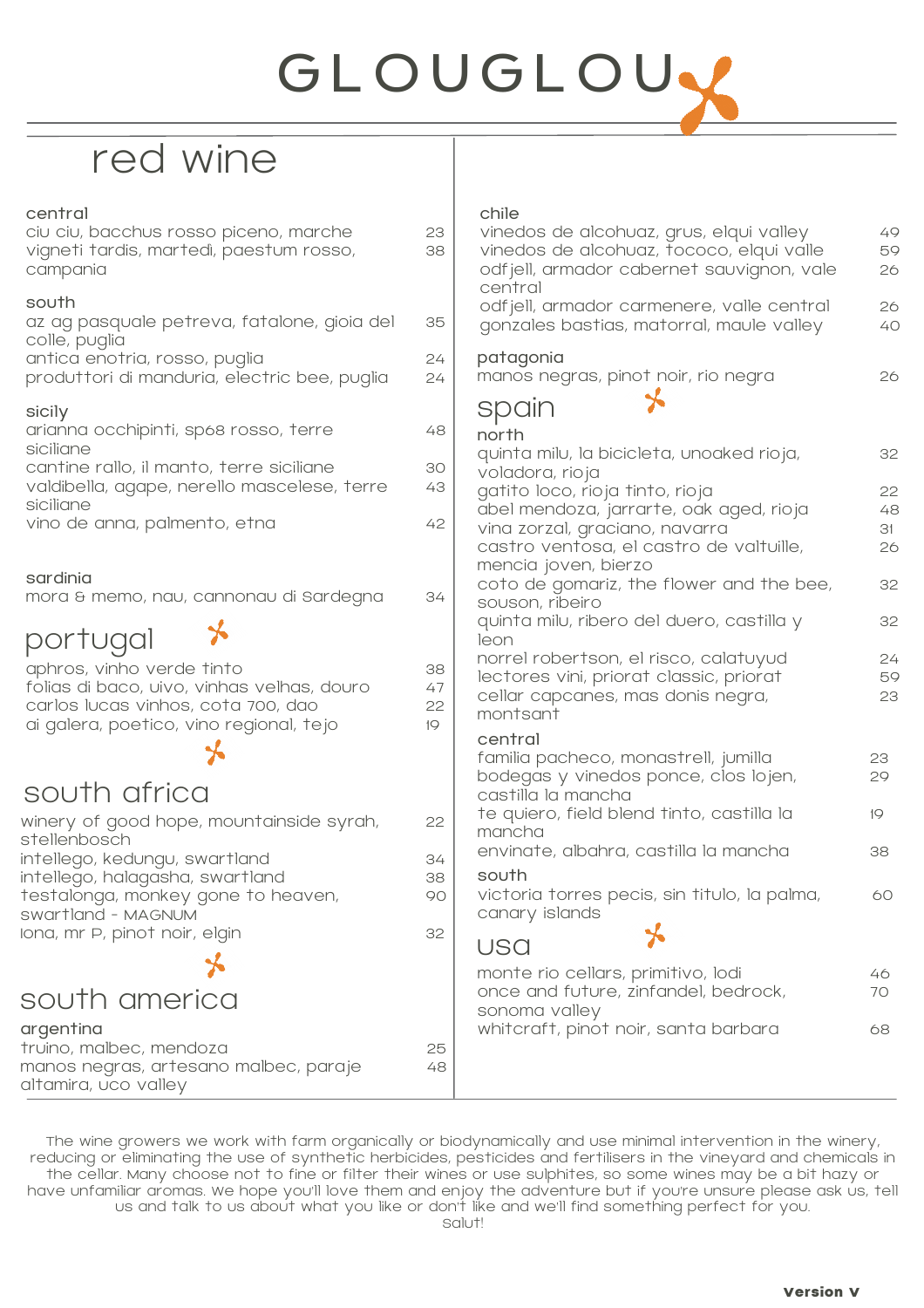# GLOUGLOU.

# white wine

### australia

| stella bella, semillon sauvignon, margaret | 36 |
|--------------------------------------------|----|
| river                                      |    |
| stella bella chardonnay, margaret river    | 47 |
| free run juice, samurai chardonnay,        | 21 |
| southern australia                         |    |
|                                            |    |

#### austria

| arndorfer, handcrafted grüner veltliner,<br>kamptal |
|-----------------------------------------------------|
| nikolaihof, riesling ried vom stein Smaragd,        |
| wachau                                              |

⊁



milan nestarec, bel, moravia

#### france

#### north west

| landon chartier, muscadet, coteaux de la<br>loire                                                                                                                                          | 49                   |
|--------------------------------------------------------------------------------------------------------------------------------------------------------------------------------------------|----------------------|
| domaine de l'epinay, primula, nantes<br>domaine de l'epinay, pegase, nantes<br>pm&m luneau, folle blanche, gros plant du<br>pays                                                           | 28<br>25<br>29       |
| la grange aux belles, les moyens du bord,<br>anjou                                                                                                                                         | 47                   |
| pierre breton, la dilletante, vouvray sec<br>henri bourgeois, sancerre, la vigne blanche                                                                                                   | 40<br>49             |
| north east<br>clement klur, gewurtztraminer, alsace<br>clement klur, gentil, alsace<br>durrmann, edelzwicker natur, alsace (1ltr)<br>jean pierre rietsch, tout blanc edelzwicker<br>(11tr) | 47<br>43<br>45<br>49 |
| central<br>domaine de thalie, atout vent, macon bray,                                                                                                                                      | 49                   |
| burgundy<br>maison skyaasen, pernand vergelesses<br>bret brothers, en carementrant, pouilly                                                                                                | 78<br>68             |
| fuisse<br>marie pierre chevassu fassenet,                                                                                                                                                  | 44                   |
| chardonnay, jura<br>marie pierre chevassu fassenet, chateau<br>chalon, jura (62cl)                                                                                                         | 76                   |

#### south west

| barouillet, bergecrac sec, bergerac        | 34              |
|--------------------------------------------|-----------------|
|                                            | -23             |
| chateau clement termes, blanc sec, gaillac | 32 <sup>°</sup> |
| clos lapeyre, jurancon sec                 |                 |

#### south east

31

78

52

| domaine du petit oratoire, jajatoes, rhone      | 35 |
|-------------------------------------------------|----|
| guillaime gonnet, le reveur, cote du rhone      | 30 |
| blanc, rhone                                    |    |
| felicette, grenache blanc, pays d'oc            | 20 |
| mont rocher, viognier, pays d'oc                | 20 |
| domaine des laurier, le bon cote blanc, pays 24 |    |
| d'oc                                            |    |
| vignerons de florensac, pique & mixe, cotes 21  |    |
| du thau                                         |    |
| chateau de la miranda, picpoul de pinet,        | 23 |
| languedoc                                       |    |
|                                                 |    |

#### germany  $\mathbf{r}$

| spatlese 2017, mosel | staffelter hof, krov steffensberg riesling                                                                         | 49             |
|----------------------|--------------------------------------------------------------------------------------------------------------------|----------------|
| 2006, mosel          | staffelter hof, steffensberg riesling auslese 60                                                                   |                |
|                      | andreas bender, Weißburgunder, mosel                                                                               | 35             |
| greece               |                                                                                                                    |                |
|                      | tetramythos, malagousia, peleponnese<br>kyrenia, corinth, peleponnese<br>georgas family, retsina of mesogia, spata | 40<br>33<br>34 |
| italy                |                                                                                                                    |                |

north

cantina toblino, gewurtztraminer, trentino alto adige 39

cantina toblino, muller thurgau, trentino alto adige 32

latium morini, campo le calle, soave, veneto 32 cascina zerbetta, quattrocento, piedmont 42

The wine growers we work with farm organically or biodynamically and use minimal intervention in the winery, reducing or eliminating the use of synthetic herbicides, pesticides and fertilisers in the vineyard and chemicals in the cellar. Many choose not to fine or filter their wines or use sulphites, so some wines may be a bit hazy or have unfamiliar aromas. We hope you'll love them and enjoy the adventure but if you're unsure please ask us, tell us and talk to us about what you like or don't like and we'll find something perfect for you.

Salut!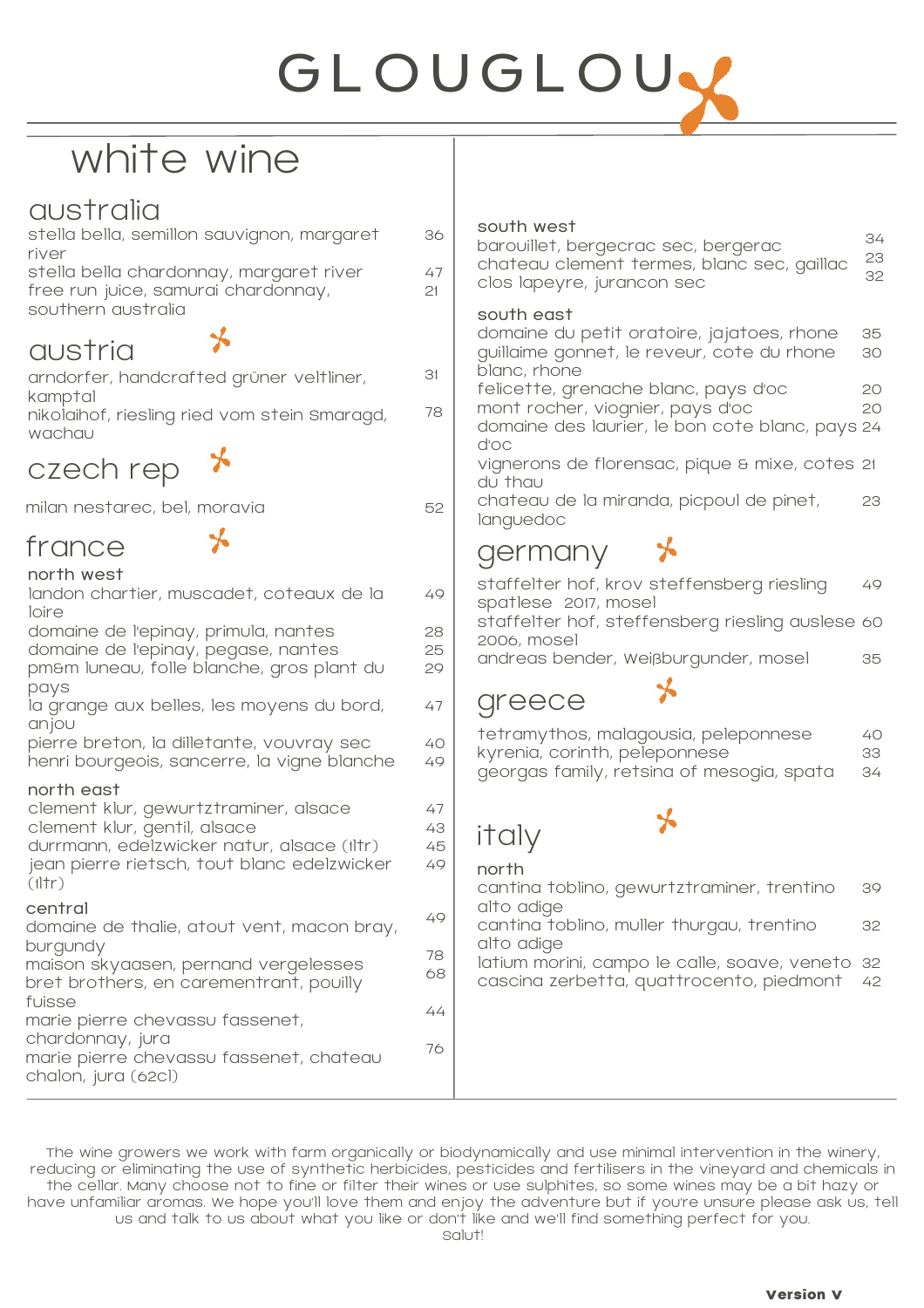# **GLOUGLOU**

# white wine

| central<br>ciu ciu, arbinus, verdicchio classico, marche<br>ciu ciu falerio, marche                                       | 27             |
|---------------------------------------------------------------------------------------------------------------------------|----------------|
| la guardienese, calvese falanghina del                                                                                    | 26             |
| sannio, campagnia<br>vigneti tardis, mercoledì, paestum bianco,<br>campagnia                                              | 42             |
| south<br>l'archetipo, litrotto bianco, puglia (1ltr)                                                                      | 45             |
| sicily<br>fabrizio vella, bianco organico, terre                                                                          | 20             |
| siciliane<br>rallo, evro, insolia, terre siciliane,                                                                       | 30             |
| sardinia<br>mora & memo, tino, vermentino di sardegna                                                                     | 34             |
|                                                                                                                           |                |
| new Zealand                                                                                                               |                |
| te whare ra, toru, marlborough<br>te whare ra, sauvignon blanc, marlborough<br>mount edward, ted, riesling, central otago | 38<br>33<br>40 |
| portugal                                                                                                                  |                |
| pequentos rebentos, loureiro, vinho verde<br>pequentos rebentos, alvarinho, vinho<br>verde                                | 29<br>36       |
| alvaro castro, branco, doa<br>ai galera, mistico, tejo                                                                    | 30<br>19       |
|                                                                                                                           |                |
| south africa                                                                                                              |                |
| mother rock, force celeste, swartland<br>winery of good hope, unoaked chardonnay,<br>western cape                         | 35<br>22       |
| storm, wild air sauvignon blanc, hemel-en-<br>aarde                                                                       | 48             |
| winery of good hope, bush vines chenin                                                                                    | 22             |
| blanc, stellenbosch<br>stonebird, chardonnay, walker bay                                                                  | 5С             |
|                                                                                                                           |                |

## South america

| argentina<br>manos negras, torrentes, salta<br>manos negras, chardonnay, los arboles,<br>mendoza<br>chile<br>gonzales bastias, tierra madre, maule valley | 26<br>27<br>44 |
|-----------------------------------------------------------------------------------------------------------------------------------------------------------|----------------|
|                                                                                                                                                           |                |
| spain                                                                                                                                                     |                |
| north                                                                                                                                                     |                |
| bengoetxe, getariako txakolina, pais vasco<br>vinos fento, bico de ran, albarino, rias baixas<br>coto de gomariz, blanco, galacia                         | 36<br>33       |
| barco del corneta, cucu, verdejo, Castilla y<br>leon                                                                                                      | 34             |
| azul y garanza, blanco, navarra                                                                                                                           | 30             |
| vina zorzal, chardonnay, navarra                                                                                                                          | 27             |
| vina zorzal, garnacha blanca, navarra<br>luis canas, blanca fermentado barrica, rioja                                                                     | 32<br>29       |
| gatito loco, bianco, rioja                                                                                                                                | 22             |
| merayo, godello, bierzo                                                                                                                                   | 26             |
| coto de gomariz, the flower and the bee,<br>treixadura, ribeiro                                                                                           | 35             |
| alvarez y dias, silga, rueda                                                                                                                              | 23             |
| celler capcanes, sense cap, montsant                                                                                                                      | 22             |
|                                                                                                                                                           |                |
| central                                                                                                                                                   |                |
| te quiero, field blend, castilla la mancha                                                                                                                | 10             |
| south                                                                                                                                                     |                |
| contreras ruiz, vina barredero, contado de<br>hualva                                                                                                      | 22             |

huelva bodegas luis perez, el muelle, andalusia envinate, taganan blanco, tenerife 35 53

⅍

## usa

| whitcraft, presqu'ile chardonnay, santa<br>barbara | - 72 |
|----------------------------------------------------|------|
| monte rio cellars, skull white, lodi               | 42.  |

The wine growers we work with farm organically or biodynamically and use minimal intervention in the winery, reducing or eliminating the use of synthetic herbicides, pesticides and fertilisers in the vineyard and chemicals in the cellar. Many choose not to fine or filter their wines or use sulphites, so some wines may be a bit hazy or have unfamiliar aromas. We hope you'll love them and enjoy the adventure but if you're unsure please ask us, tell us and talk to us about what you like or don't like and we'll find something perfect for you. Salut!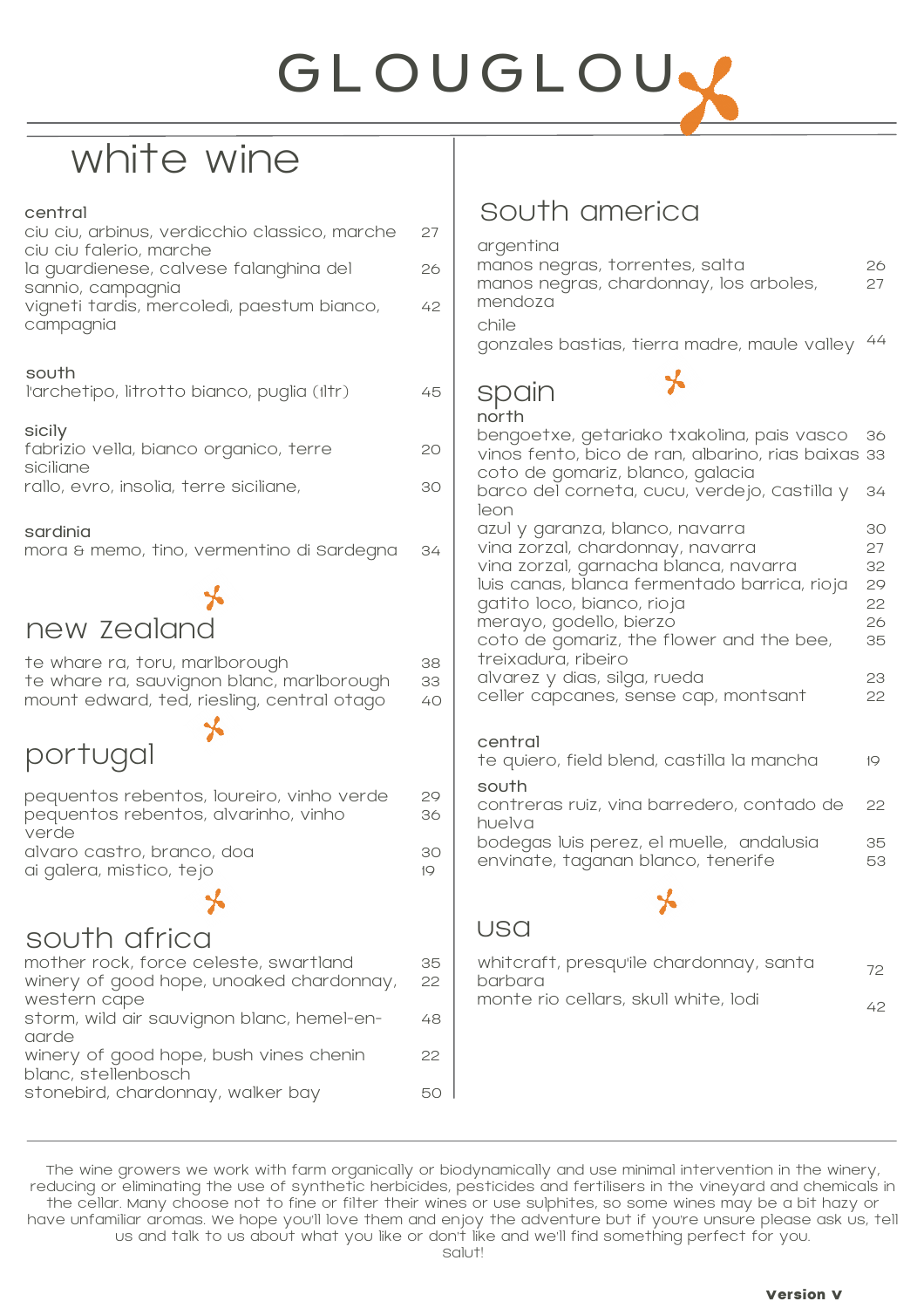# GLOUGLOU.

# rosé wine

### austria

| Judith beck, beck pink, burgenland          | 29 |
|---------------------------------------------|----|
| weingut jurtschitsch, belle naturelle rosé, | 50 |
| langenlois                                  |    |
| heinrich, naked rosé, burgenland            | 35 |

## france

d'herault

# moulin de gassac, reserve de gassac, pays

felicette, grenache rosé, languedoc chateau de l'escarcelle, coteaux varois en provence  $20$ 34

# italy

| fattoria di sammontana, primo fuoco,   | 48 |
|----------------------------------------|----|
| toscana                                |    |
| vigneti tardis, lunedì, paestum rosato | 43 |
|                                        |    |

⊁

# spain

| gran cerdo, rasodo, rioja<br>celler capcanes, mas donis rosat, montsant<br>contreras ruiz, clavellina rosado, condado | 22<br>23<br>22 |
|-----------------------------------------------------------------------------------------------------------------------|----------------|
| de huelva                                                                                                             |                |
| cellar del roure, les prunes, valencia                                                                                | 37             |

# orange / amber skin contact wine

#### austria

21

weingut jurtschitsch, belle naturelle, langenlois 50

# greece

tetramythos, agrippiotis natur, corinth, peleponnese 46

# italy

50 49 42 56 52 foradori, fontanasanta manzoni bianco, vigneti delle dolomiti, trentino-alto adige fattoria di sammontana, primo fuoco bianco, toscana valentina passalaqcqua, project calcarius orange, puglia (1 ltr) rallo, avo1, cataratto, sicily eduardo torres acosta, versante nord bianco, etna

## south africa

| intellego, elementis, swartland         | 49. |
|-----------------------------------------|-----|
| testalonga, el bandito, skin, swartland | 55  |

# spain

finca casa balaguer, el carro de la mata, alicante 48

The wine growers we work with farm organically or biodynamically and use minimal intervention in the winery, reducing or eliminating the use of synthetic herbicides, pesticides and fertilisers in the vineyard and chemicals in the cellar. Many choose not to fine or filter their wines or use sulphites, so some wines may be a bit hazy or have unfamiliar aromas. We hope you'll love them and enjoy the adventure but if you're unsure please ask us, tell us and talk to us about what you like or don't like and we'll find something perfect for you.